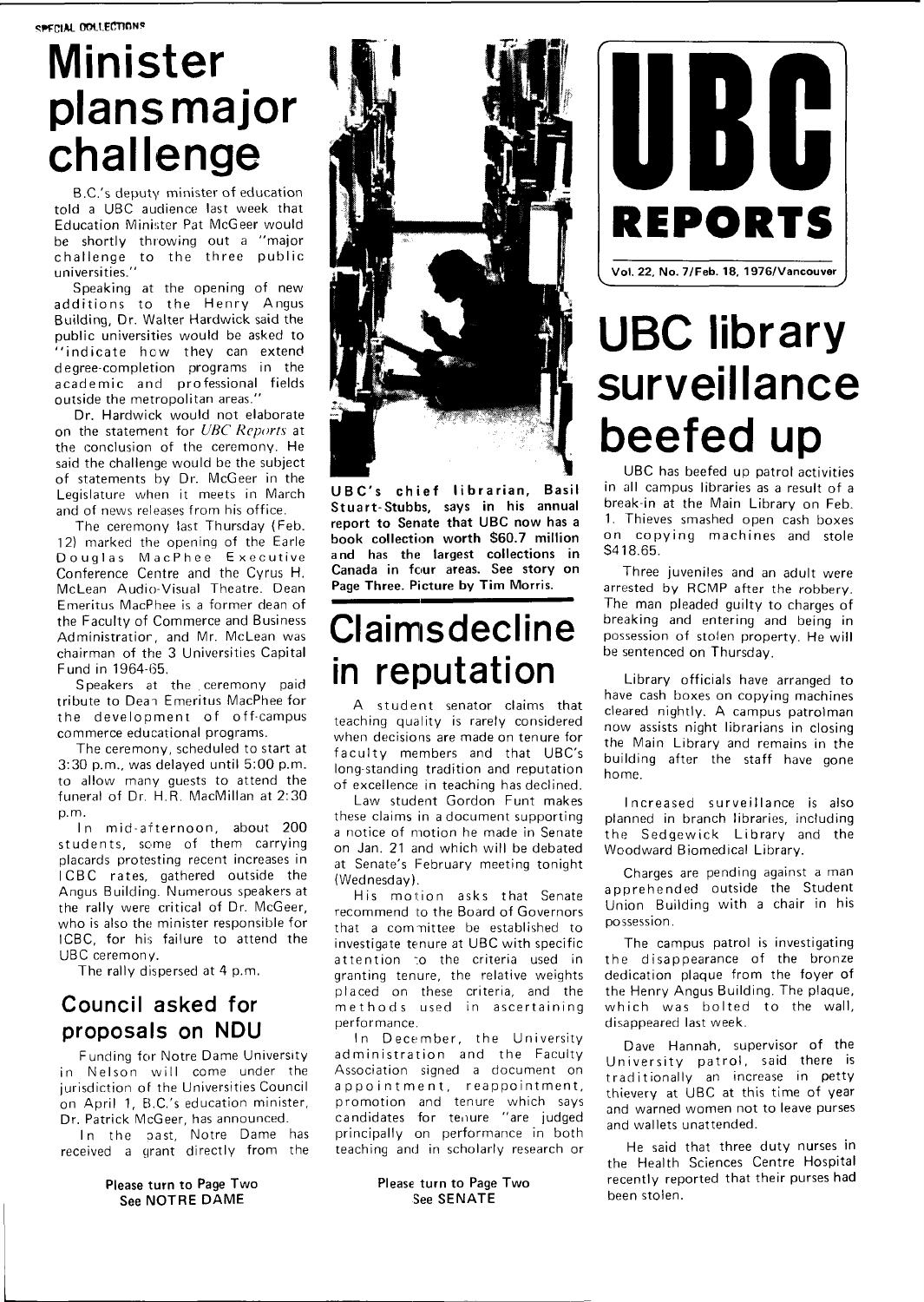# **SENATE**

#### **Continued from Page One**

professional or creative work. "

The document also says that "service to the academic profession, to the University and the community will be taken into account."

Evaluation of teaching by faculty members is the subject of another motion to be debated at Senate tonight.

Science student Ron Walls has asked that Senate strike a committee to examine the need for and make recommendations concerning the implementation of a uniform procedure for evaluating the effectiveness of faculty members in teaching situations.

Senate's new budget committee is the subject of two motions by Prof. Cyril Belshaw, of Anthropology and Sociology.

One asks that the committee report

# **UBC United Way contributions up**

UBC contributions to the 1975 United Way campaign were up 9.2 per cent over 1974.

Cash and pledges totalled \$54,935  $in$  1975, compared to \$50,310 in 1974.

Frank Low-Beer, chairman of the United Way's professional division, said UBC personnel who worked on the campaign did a "terrific job." Singled out for special mention were Gordon Selman, of the Faculty of Education, who chairs the UBC United Way committee, and John Lomax and Norman Howsden, of the UBC finance department.

to Senate at least once a year, and that it include "an account of the financial provisions made by the Board to give effect to specific academic decisions of Senate."

Prof. Belshaw's second motion would require that proposed collective agreements be placed before the budget committee "for advice on the implications for the academic goals of the University....'

The same motion asks that existing arrangements be reviewed "to determine whether there are adverse effects on academic goals."

Prof. Belshaw said at the January Senate meeting that if this motion fails he will introduce a broader motion calling for establishment of a standing Senate committee on the academic implications of financial and administrative arrangements, to report to Senate on any matters not the primary responsibility of other Senate committees, "and that proposed collective agreements be reviewed by this committee."

A second motion by Mr. Walls asks that Senate request the dean of Education to consult with the acting co-ordinator of health sciences "to examine the feasibility of establishing a course in basic emergency medicine" which would be available to students in all disciplines.

#### **Number changed**

UBC's Office of Academic Planning has now changed both its name and its telephone number.

Now known as the Office of Institutional Analysis and Planning, the unit's phone number has been changed from 228-2721 to 228-5611. Dr. William Tetlow is director of the office.

|                                                                                     | <b>THE MUSIC BOX</b>                                                    |
|-------------------------------------------------------------------------------------|-------------------------------------------------------------------------|
| THURSDAY, FEB. 19 to SATURDAY, FEB. 21                                              |                                                                         |
| 8:30 p.m.                                                                           | HELLO DOLLY! Old Auditorium, \$3 and \$4.                               |
| THURSDAY, FEB. 19                                                                   |                                                                         |
| 12:30 p.m.                                                                          | FACULTY RECITAL, Paul Douglas, flute; Melinda Coffey, harpsi-           |
|                                                                                     | chord; Eugene Wilson, gamba; with special guest Jerry Domer, oboe, play |
|                                                                                     | Music of J.S. Bach, Telemann, Quantz, Vivaldi and G. Jacob.             |
|                                                                                     | HELLO DOLLY! Old Auditorium. \$2.                                       |
| 8:00 p.m.                                                                           | FACULTY RECITAL. Loren Marsteller, euphonium, plays Music of            |
|                                                                                     | Martin, Horowitz and Brink.                                             |
| MONDAY, FEB. 23                                                                     |                                                                         |
| 8:00 p.m.                                                                           | GRADUATION RECITAL. Jennifer Grant, french horn; Gordon Lucas,          |
|                                                                                     | Arlie Thompson, and David Pickell, piano, perform Music of Emmert,      |
|                                                                                     | Danzi, Bozza, Di Domenico and Tate.                                     |
| TUESDAY, FEB. 24                                                                    |                                                                         |
| 8:00 p.m.                                                                           | GRADUATION RECITAL. Yme Woensdregt, composer, plays Music of            |
|                                                                                     | Woensdreat.                                                             |
| <b>WEDNESDAY, FEB. 25</b>                                                           |                                                                         |
| 12:30 p.m.                                                                          | DUO GEMINIANI. Stanley Ritchie, baroque violin; and Elisabeth           |
|                                                                                     | Wright, harpsichord, play Music of Froberger, Biber and J.S. Bach.      |
| THURSDAY, FEB. 26                                                                   |                                                                         |
| 12:30 p.m.                                                                          | UNIVERSITY SYMPHONY ORCHESTRA. Douglas Talney directs                   |
|                                                                                     | Music of Rimsky-Korsakov, Copland and Pergolesi, Old Auditorium.        |
| 8:00 p.m.                                                                           | UNIVERSITY OF REGINA CHAMBER CHOIR, with Dr. S. Vernon                  |
|                                                                                     | Sanders, conductor, performs Music of Bach, Piston and Copland.         |
|                                                                                     |                                                                         |
| All performances, unless otherwise specified, held in Recital Hall, Music Building. |                                                                         |

**2/UBC Reports/Feb. 18,197 6** 

# **Board gets course list**

A total of 115 academic courses are scheduled during the two-hour noon-hour period on Thursdays, UBC's Board of Governors was told at its February meeting.

The figures were included in a study of utilization of academic space in 1975-76 prepared for the Board by UBC's Office of Systems Services, which books rooms for lectures in academic buildings.

A regulation of Senate forbids the holding of classes in the 12:30 to 2:30 p.m. period on Thursdays. The long noon-hour is intended to enable campus organizations to plan extended meetings and other events.

In recent months a number of UBC senators have complained that academic classes are meeting in this period and have asked that steps be taken to stop the practice.

The Systems Services study shows that some lectures beginning as early as  $11:30$  a.m. continue until  $2:30$  p.m. Others are held in the 12:30 to 2:30 p.m. period, while still others begin at 1:30 p.m.

The courses held in this period cover a wide range of faculties, including Agricultural Sciences, Commerce and Business Administration, Education, Science and Arts.

One member of UBC's Senate wants the Faculty of Graduate Studies exempted from the Thursday lecture ban. A motion exempting Graduate Studies, proposed by Dr. Harold Copp, head of the Department of Physiology in the Faculty of Medicine, will be debated when Senate meets tonight (Wednesday).

#### **NOTRE DAME Continued from Page One**

Department of Education. Last year this grant was \$1.8 million.

Dr. McGeer said that in 1976-77 funding for Notre Dame "will be considered as part of the total provincial contribution to universities."

He said he had asked Dr. William Armstrong, the chairman of the Universities Council, to give top priority to recommendations to him on the future of Notre Dame.

"It is extremely important," Dr. McGeer said, "that the future of Notre Dame University be looked at on the basis of province-wide educational priorities and the Universities Council is the appropriate institution to do this."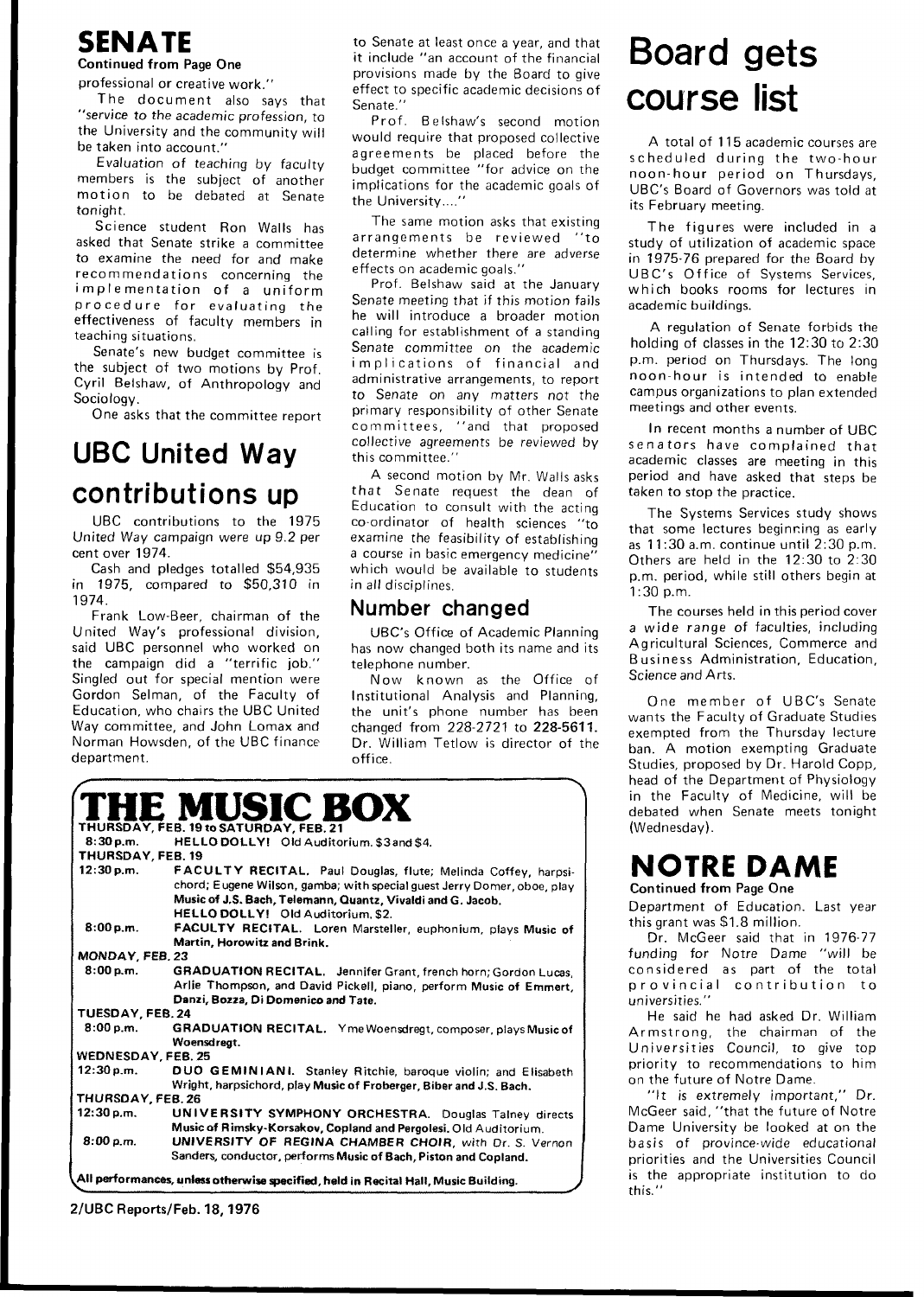# **Book funds suffer SPORTS AMENU** UBC has Canada's second-largest

library collection with a total value of just over \$60.7 million, and in four subject areas — Canadian and German history, Canadian literature, and transportation and communication it has the largest collections in the country.

These and other facts about the

## **Group looks for underwater booty**

Gold doubloons, crumbling amphorae, wrecks of Spanish galleons. These are the things that warm the heart of an urderwater archeologist. Except in B.C., where the booty is more likely to be a large lump of bamacle-encrus;ed coal.

Which was just what a group from the Centre for Continuing Education's underwater archeology course found when they began their survey of the Panther, a vessel which went down near Wallace Island 100 years ago loaded with coal from Nanaimo. A similar program in the centre's spring '76 schedule has several weekend dive excursions planned to various wreck sites.

Some of the members of the original underwater archeology group, including qualified scuba divers and others interested in this unexplored area of B.C. history, have formed the Underwater Archaeological Society of B.C.

For more information contact Dr. James McLarnon, Physiology, local 4967, or Hank Rosenthal, Centre for Continuing Education, local 2181.

## **New look for signs**

UBC has decided to switch its distinctive vertically mounted street signs to horizontal.

Jordan Kamburoff, head of the planning division of Physical Plant, said only road signs will be remounted because of limited funds to carry out the work.

Priority will be given to mounting horizontal signs on a number of newly named interior campus roads.

Street names and numbers of campus buildings are now shown on 8-by-12-inch blue-and-white plaques over the main entrance of each campus building.

The campus system conforms to the block plan used in the University Endowment Lands, Vancouver and Burnaby.

However the new street number will not be the building's mailing address. All UBC departments will continue to use a single mail address: 2 07 5 Wesbrook Place, Vancouver, B.C. V6T 1W5.

library are contained in the annual report of Basil Stuart-Stubbs, UBC's chief librarian, to be presented to the UBC Senate tonight (Wednesday).

Mr. Stuart-Stubbs says a recent survey by the National Library of Canada shows that UBC has Canada's second-largest collection of materials in such fields as British and French history; anthropology; sociology; English, German, Spanish and Portuguese languages and literatures; philosophy; and political science.

Despite a four-fold growth in collections over the past 15 years, UBC's library is still only of moderate size, the report says, ranking 37th among 81 members of the Association of Research Libraries.

And in terms of growth rate, UBC's library has dropped by 48 per cent from 11th place to 29th over the last four years. "This can be traced to the fact that funds for the purchase of collections have not kept pace with inflating prices," Mr. Stuart-Stubbs says.

The number of volumes purchased has dropped from 162,428 in 1970-71 to 85,086 in 1974-75.

Mr. Stuart-Stubbs says two alternatives are being pursued in solving the problem of housing UBC's book collection — construction of more space, and reducing the size of collections and consigning some volumes to storage.

He says UBC will adapt and exploit technology for the storage and retrieval of information as soon as it is feasible, including computer storage of full texts and the recording of collections on video tapes or discs.

He adds that "it seems likely that no single medium will replace the conventional printed newspaper, magazine or book, and that the reader will continue to be faced ... with a diversity of media."

In his conclusion Mr. Stuart-Stubbs says that "every indicator of library activity confirms the fact that the UBC library is the chief resource centre for the province."

But he adds: "It seems clear the time has arrived when UBC can no longer afford to provide services for off-campus users at no expense to them."

The first responsibility of the library, he says, must be to provide for its immediate clientele, and only secondarily for others. "At UBC, no solution is immediately at hand, but ways are being explored to cope with the conflicting pressures."

**WRESTLING** - The Thunderbirds meet Oregon Tech. in the War Memorial Gymnasium on Thursday at 2:30 p.m.

**ICE HOCKEY** - Weekend action involves the UBC Jayvee team in matches against Simon Fraser University on Friday at 8:00 p.m. and against Burnaby on Sunday at 3:15 p.m. at the Winter Sports Centre.

**BASKETBALL** - The University of Lethbridge will be here to meet the Thunderbirds on Friday and Saturday at 8:30 p.m. in the War Memorial Gymnasium.

### **J. UBC scientists study contraceptives**

What effect, if any, does the use of contraceptives have on future reproduction in women?

A research team headed by Dr. Betty Poland, from the UBC Department of Obstetrics and Gynaecology, and Dr. James Miller, of the Department of Medical Genetics at UBC, is conducting a study to answer this and other questions about reproduction. It's the first large-scale effort of this nature in Canada.

The co-operation of large numbers of women between the ages of 15 and 45 is needed. They will be asked to record details of the contraceptive method they use, if any, menstrual cycles and pregnancies. There are no special examinations, procedures or interviews. The research team is interested in all women, whether or not they plan to become pregnant, to give meaningful results to the study.

The project began in April, 1974, and the researchers hope it will continue for another three years. Almost eight hundred women are now participating in the study, but details of 1,000 pregnancies are necessary to properly investigate the effect of different contraceptive methods on future pregnancy.

Women willing to join the study can phone 873-3110 or write to Reproduction Research, Ste. 9, 855 W. 10th Ave., Vancouver, B.C. V5Z 1L7.